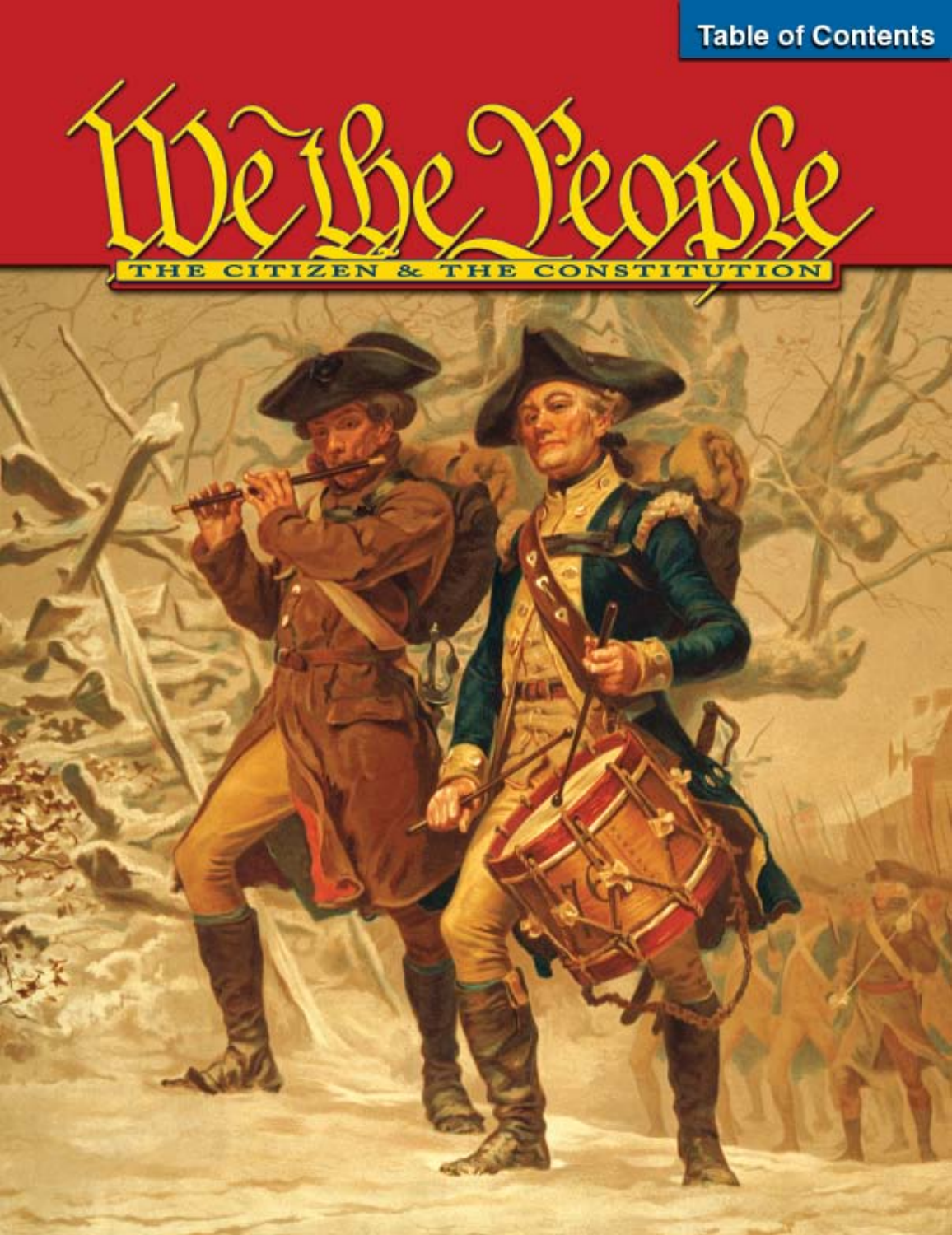Directed by the

**CENTER FOR CIVIC EDUCATION**

and funded by the

**U.S. DEPARTMENT OF EDUCATION** under the Education for Democracy Act approved by the **UNITED STATES CONGRESS**

Cover: Frank Blackwell Mayer, *The Continentals*, Prints and Photographs Division, Library of Congress, PGA-Mayer-Continentals (C size) [P&P]

Cover and interior design: Mark Stritzel

© 2007 Center for Civic Education 10 09 08 03 04 05

All rights reserved. Except for use in a review, reproduction or transmittal of this work in any form or by any electronic, mechanical, or other means, now known or hereafter invented, including photocopying and recording, and use of this work in any form in any information storage and retrieval system is forbidden without prior written permission of the publisher. Although the contents of this book were developed under a grant from the U.S. Department of Education, the contents do not necessarily represent the policy of the Department of Education, and endorsement by the federal government should not be assumed. The federal government reserves a nonexclusive license to use and reproduce for government purposes, without payment, this material, excluding copyrighted images, where the government deems it in its interest to do so.

ISBN 13 978–089818173–9 ISBN 10 0–89818–173–9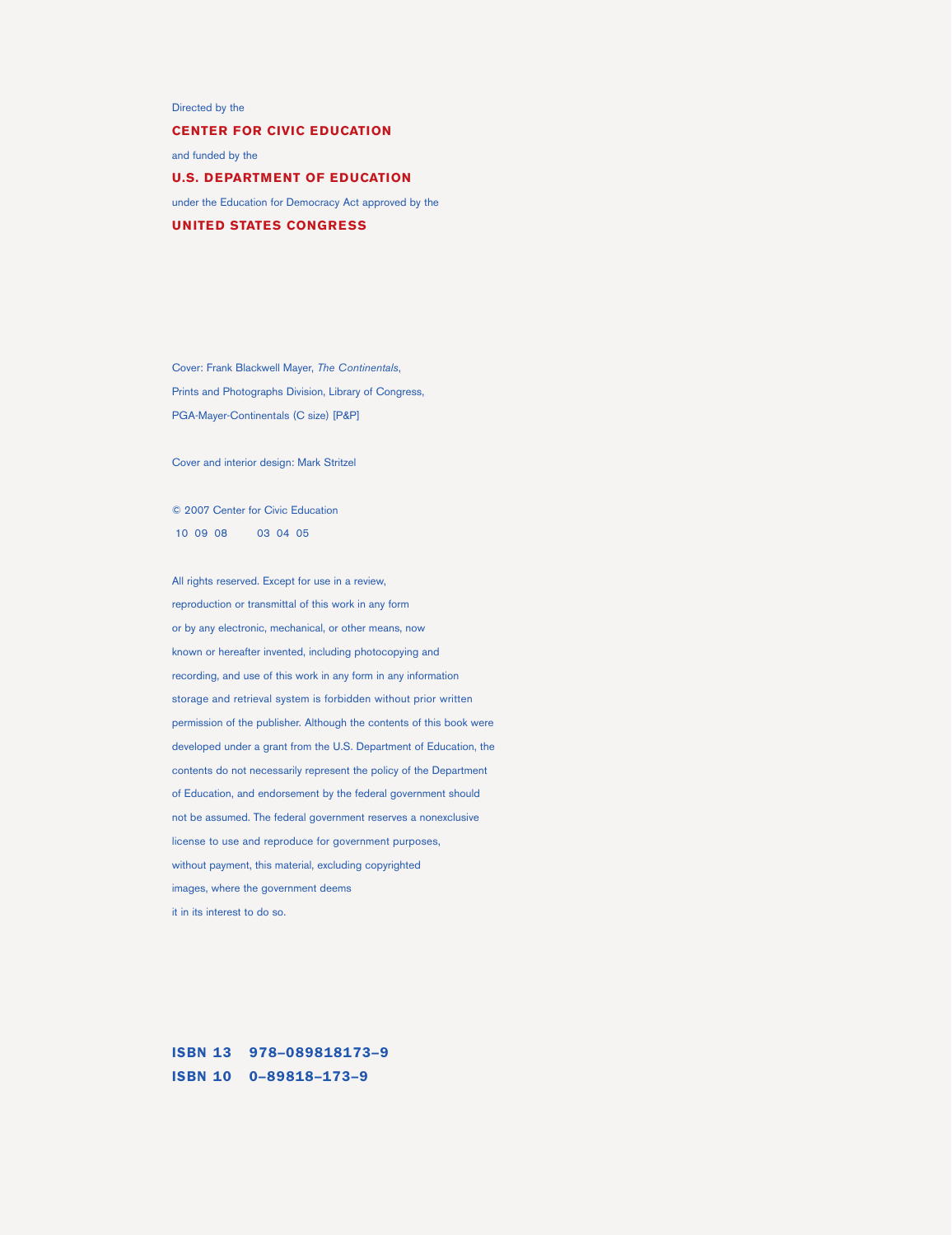### **NATIONAL ADVISORY COMMITTEE**

The Honorable Spencer Abraham Les AuCoin Richard Bagin Richard Baker William Baker The Honorable Max Baucus The Honorable Bill Bradley John Bridgeland Anne Bryant The Honorable John Buchanan Jr. The Honorable Dale Bumpers R. Freeman Butts Mark Cannon Gene Carter Michael Casserly The Honorable Thad Cochran The Honorable William Cohen John Cooke Philip Crane Mitchell Daniels Jr. Thomas Donohue Jean Bethke Elshtain The Honorable Dianne Feinstein Vincent Ferrandino

William Galston Susan Griffin Will Harris The Honorable Orrin Hatch Mark Hatfield The Honorable Augustus Hawkins Charles Haynes The Honorable Ernest Hollings G. Thomas Houlihan Paul Houston A. E. Dick Howard Victoria Hughes The Honorable Henry J. Hyde The Honorable James Jeffords The Honorable Edward Kennedy The Honorable Tom Lantos Jack Lockridge William Lucas Kay Maxwell Edward McElroy David McIntosh Glenn Anne McPhee Joe McTighe The Honorable Patty Murray

Ralph Neas The Honorable Claiborne Pell William Pound J. Danforth Quayle Diane Ravitch Cheryl Red Owl Alfred Regnery The Honorable Rick Renzi Karen Ristau, Ed.D Robert Schadler The Honorable Philip Sharp Gordon Smith John William Smith Raymond Smock Robert Stafford Philippa Strum Gerald Tirozzi Reg Weaver Paul Yost, Jr. USCG Ret.

### **BOARD OF DIRECTORS**

#### PRESIDENT

Thomas A. Craven, Esq.

#### **MEMBERS**

Maria Casillas Thomas Craven, Esq. H. David Fish C. Hugh Friedman Maxine Frost Ruth Gadebusch Tom Giugni Janet M. Green William L. Lucas

Ali Mossaver-Rahmani Laura O'Leary James D. Otto Richard Pedersen James N. Penrod, Esq. Paul Possemato Clark N. Quinn M. Carmen Ramirez Clara Slifkin Susan Stroud Robert B. Taylor Jeri Thomson Jonathan Varat

Pauline Weaver Bob Wells Charles L. Whiteside

### MEMBERS EMERITUS

R. Freeman Butts Joanne M. Garvey A. Ronald Oakes Leland R. Selna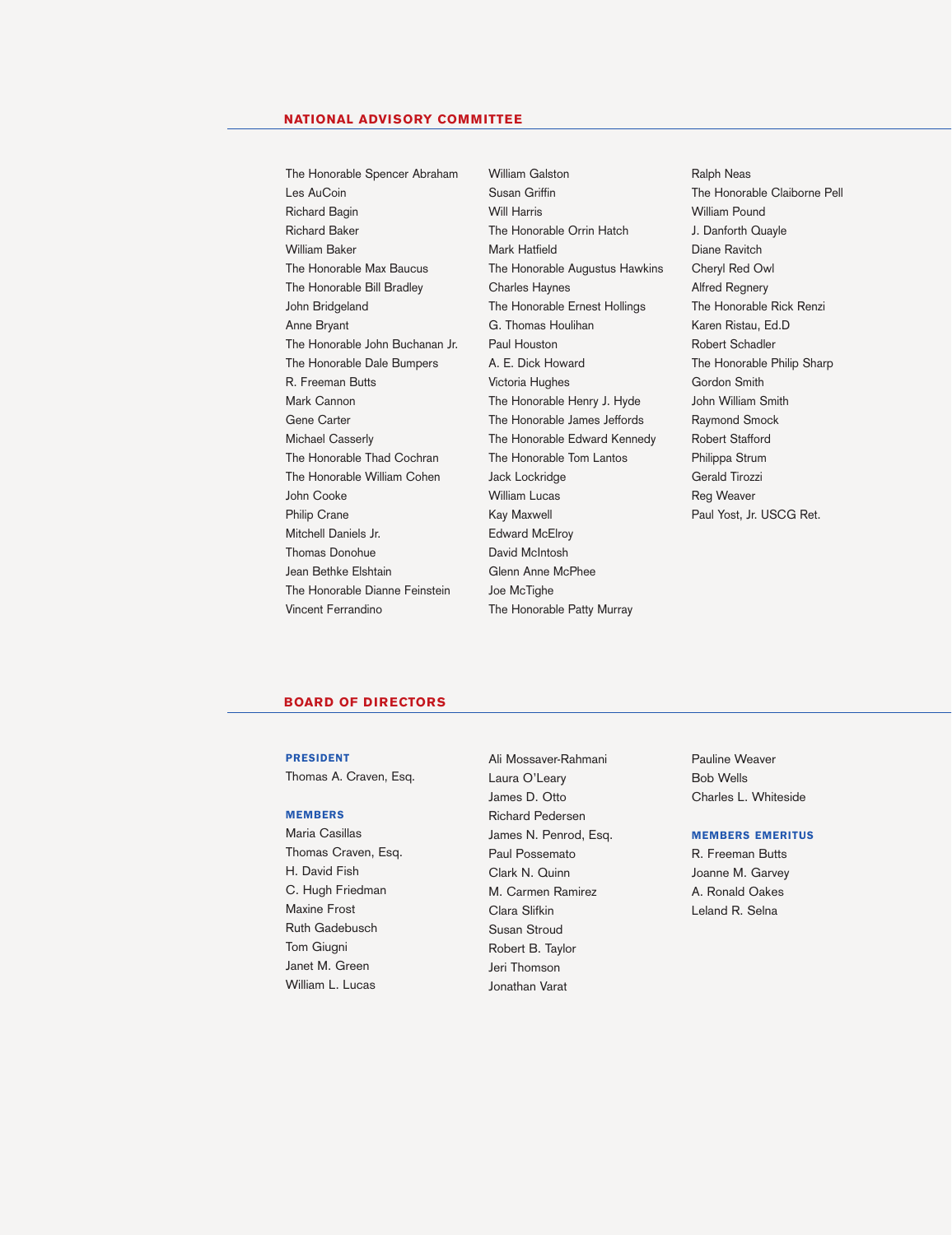### **ACKNOWLEDGMENTS**

The following staff and consultants have contributed to the development of this text.

PRINCIPAL WRITERS Charles N. Quigley Ken Rodriguez

CONTRIBUTING WRITER Charles F. Bahmueller

EDITORIAL DIRECTOR Theresa M. Richard

EDITOR David Hargrove

PRODUCTION EDITORS

Mark Gage Catherine Saum

CREATIVE DIRECTOR Mark Stritzel

ILLUSTRATOR Richard Stein

Sean Fay

PRODUCTION DESIGNERS Erin Breese

PHOTO RESEARCHER Natalie Kean

### REVIEWERS

Charles F. Bahmuller Margaret Stimmann Branson Sally J. Broughton Terri DuMont Maria Gallo Jackie Johnson Dick Kean Robert Leming Clayton Lucas Lori Mable Robert McCoy Donna Paoletti Phillips Susan Roe Darnell Tabron Lynette Wallace

### **SPECIAL THANKS**

We wish to express our thanks to the following individuals who also contributed to the text:

Kevin Fox, Suzanne Soule, and Sharareh Frouzesh Bennett for writing the student test; Rose Freeland for illustration retouching; Robert Meyers for prepress; Sally Mills, our print consultant; and Robert Sinclair at Sinclair Printing.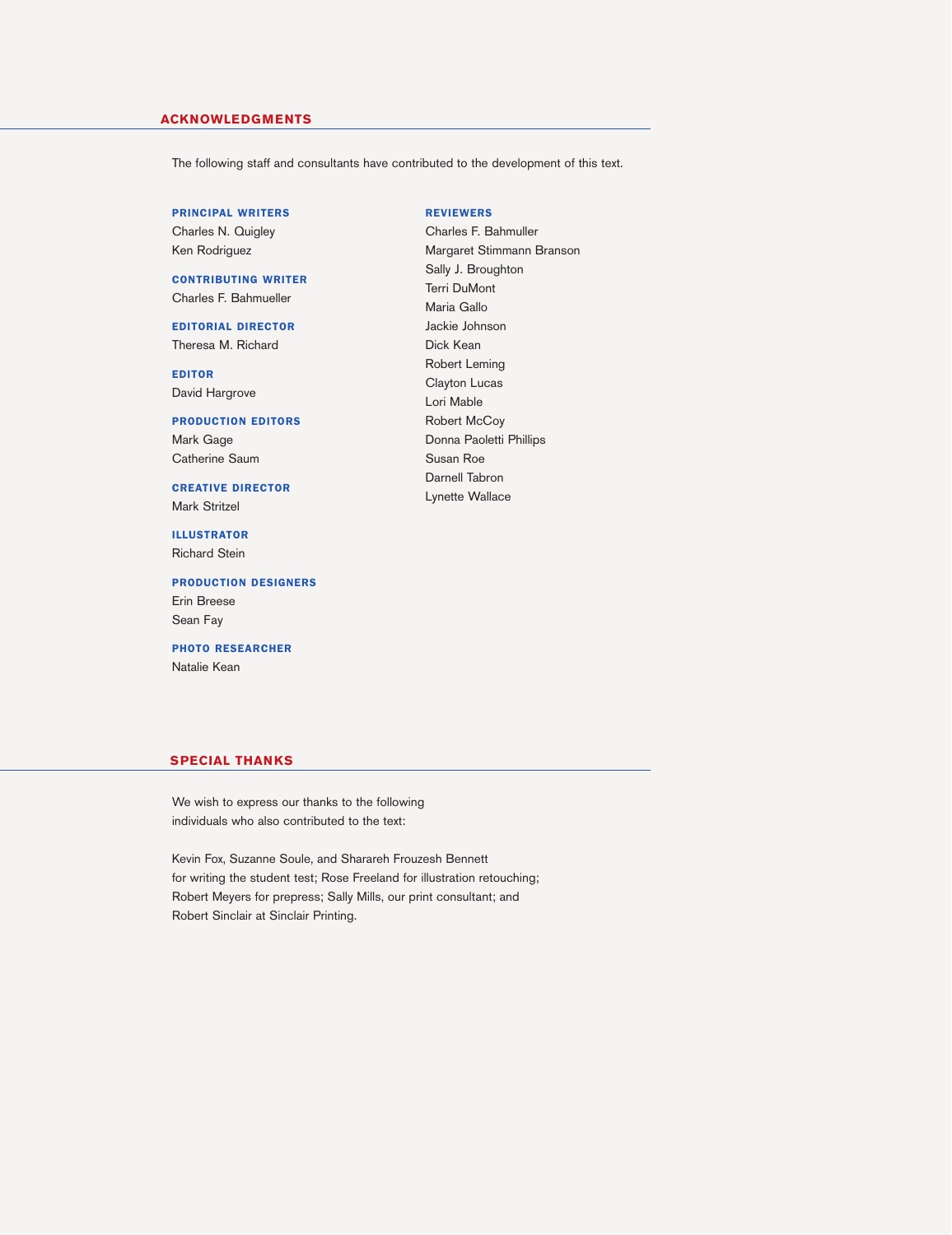

## **INTRODUCTION**



## **UNIT ONE**  WHAT WERE THE FOUNDERS'

|          | <b>BASIC IDEAS ABOUT GOVERNMENT?</b>                             |    |
|----------|------------------------------------------------------------------|----|
| Lesson 1 | What were the British colonies<br>in America like in the 1770s?  | 3  |
| Lesson 2 | Why do we need government?                                       | 13 |
| Lesson 3 | What is republican government?                                   | 21 |
| Lesson 4 | What is constitutional government?                               | 31 |
| Lesson 5 | How can we organize government<br>to prevent the abuse of power? | 41 |



## **UNIT TWO**

### WHAT SHAPED THE FOUNDERS' THINKING ABOUT GOVERNMENT?

| Lesson 6        | How did constitutional government<br>develop in Great Britain?                           | 49 |
|-----------------|------------------------------------------------------------------------------------------|----|
| <b>Lesson 7</b> | What experiences led to the American Revolution?                                         | 57 |
| <b>Lesson 8</b> | What basic ideas about government<br>are in the Declaration of Independence?             | 67 |
| Lesson 9        | <b>What happened during the American Revolution?</b><br>How did the government function? | 75 |
| Lesson 10       | How did the states govern themselves<br>after the Revolution?                            | 83 |
| Lesson 11       | How did the Articles of Confederation organize<br>the first national government?         | 93 |

**47**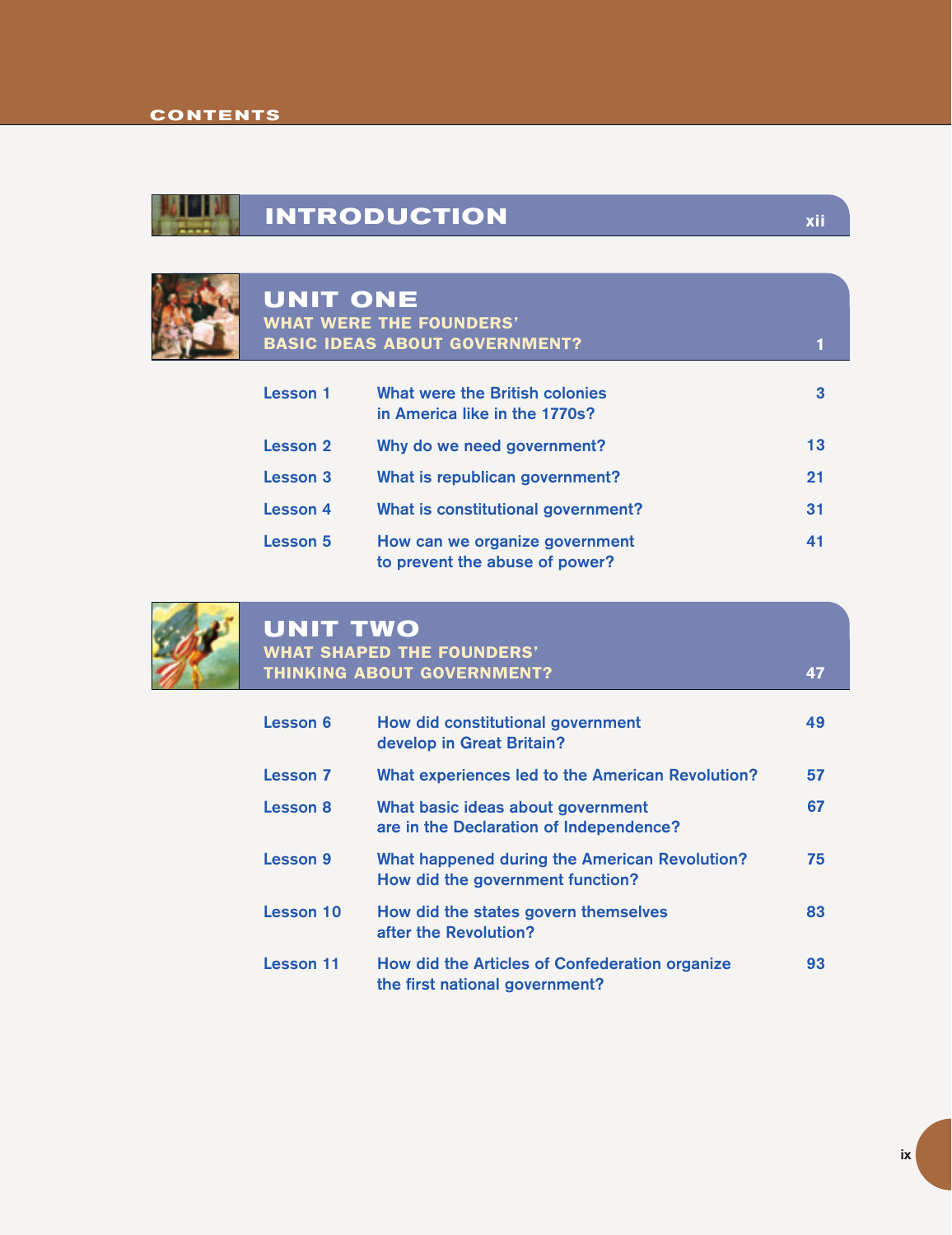

### **UNIT THREE** WHAT HAPPENED AT THE PHILADELPHIA CONVENTION?

| Lesson 12 | Who attended the Philadelphia Convention?<br>How was it organized?                      | 105 |
|-----------|-----------------------------------------------------------------------------------------|-----|
| Lesson 13 | How did the Framers resolve the conflict<br>about representation in Congress?           | 113 |
| Lesson 14 | How did the Framers resolve the conflict<br>between the Northern and Southern states?   | 121 |
| Lesson 15 | How did the Framers resolve the conflict<br>about the powers of the legislative branch? | 129 |
| Lesson 16 | How much power should be given to<br>the executive and judicial branches?               | 137 |

**103**

**145**



## **UNIT FOUR** HOW WAS THE CONSTITUTION USED TO ESTABLISH OUR GOVERNMENT?

| <b>Lesson 17</b> | <b>How did the Constitution create a</b><br>federal system of government?                  | 147 |
|------------------|--------------------------------------------------------------------------------------------|-----|
| Lesson 18        | How did the people approve the new Constitution?                                           | 155 |
| Lesson 19        | How did Congress organize the new government?                                              | 165 |
| Lesson 20        | How did political parties develop?                                                         | 171 |
| Lesson 21        | How does the U.S. Supreme Court<br>use the power of judicial review?                       | 181 |
| <b>Lesson 22</b> | How does the U.S. Supreme Court determine<br>the meaning of the words in the Constitution? | 187 |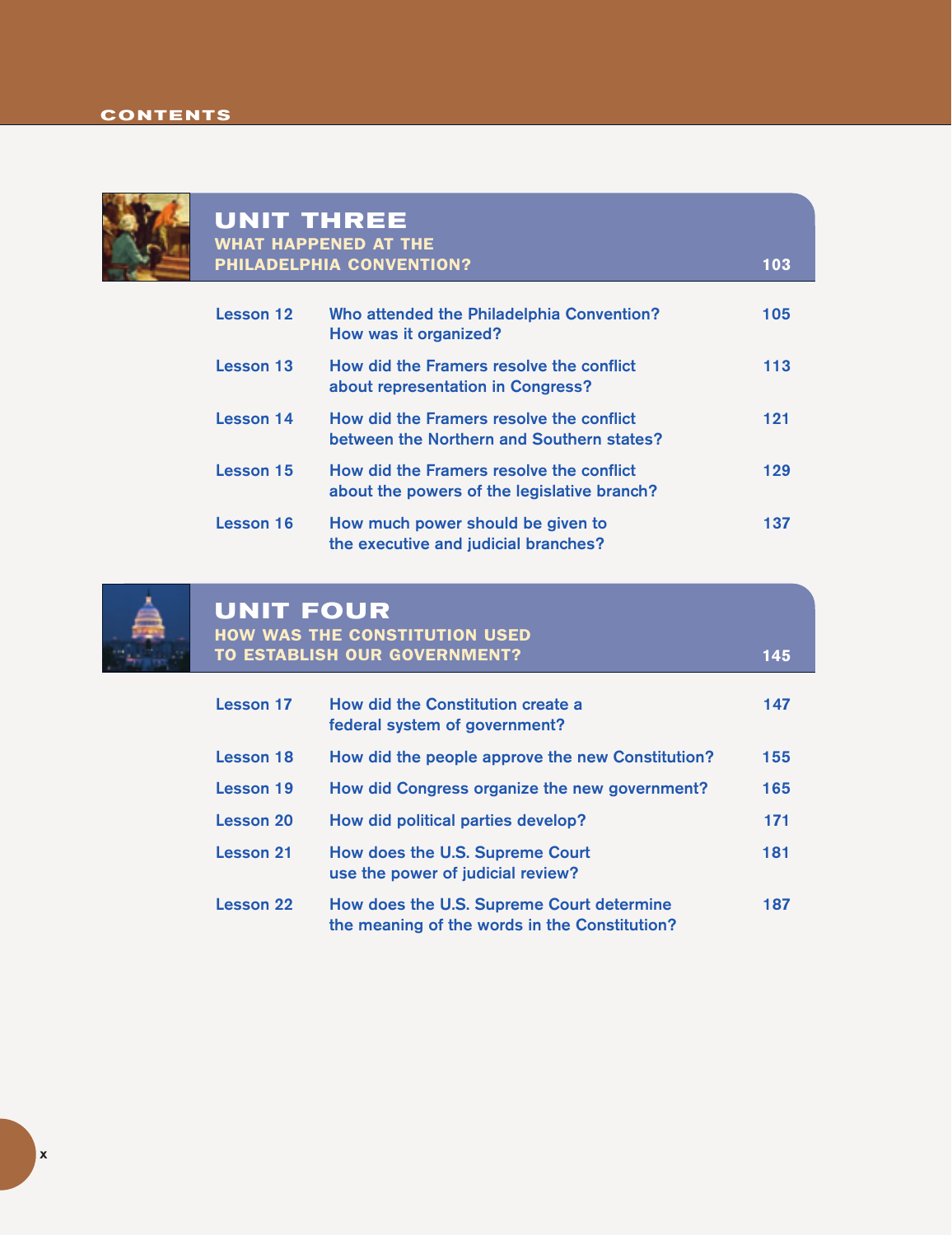

| <b>UNIT FIVE</b><br><b>HOW DOES THE CONSTITUTION</b> |                                                                                  |     |
|------------------------------------------------------|----------------------------------------------------------------------------------|-----|
|                                                      | <b>PROTECT OUR BASIC RIGHTS?</b>                                                 | 195 |
| <b>Lesson 23</b>                                     | <b>How does the Constitution protect</b><br>freedom of expression?               | 197 |
| <b>Lesson 24</b>                                     | <b>How does the Constitution protect</b><br>freedom of religion?                 | 207 |
| Lesson 25                                            | How has the right to vote expanded<br>since the Constitution was adopted?        | 215 |
| Lesson 26                                            | How does the Constitution safeguard<br>the right to equal protection of the law? | 225 |
| <b>Lesson 27</b>                                     | <b>How does the Constitution protect</b><br>the right to due process of law?     | 233 |



| <b>UNIT SIX</b><br><b>WHAT ARE THE</b><br><b>RESPONSIBILITIES OF CITIZENS?</b><br>241 |                                                                                 |     |
|---------------------------------------------------------------------------------------|---------------------------------------------------------------------------------|-----|
| Lesson 28                                                                             | What is the relationship of the United States<br>to other nations in the world? | 243 |
| Lesson 29                                                                             | What are the rights and responsibilities<br>of citizenship?                     | 253 |
| Lesson 30                                                                             | How might citizens participate in civic affairs?                                | 263 |



# **REFERENCE 275**

| <b>Declaration of Independence</b>       | 276 |
|------------------------------------------|-----|
| <b>Constitution of the United States</b> | 280 |
| <b>Glossary</b>                          | 301 |
| <b>Index</b>                             | 317 |
| <b>Photo Credits</b>                     | 328 |